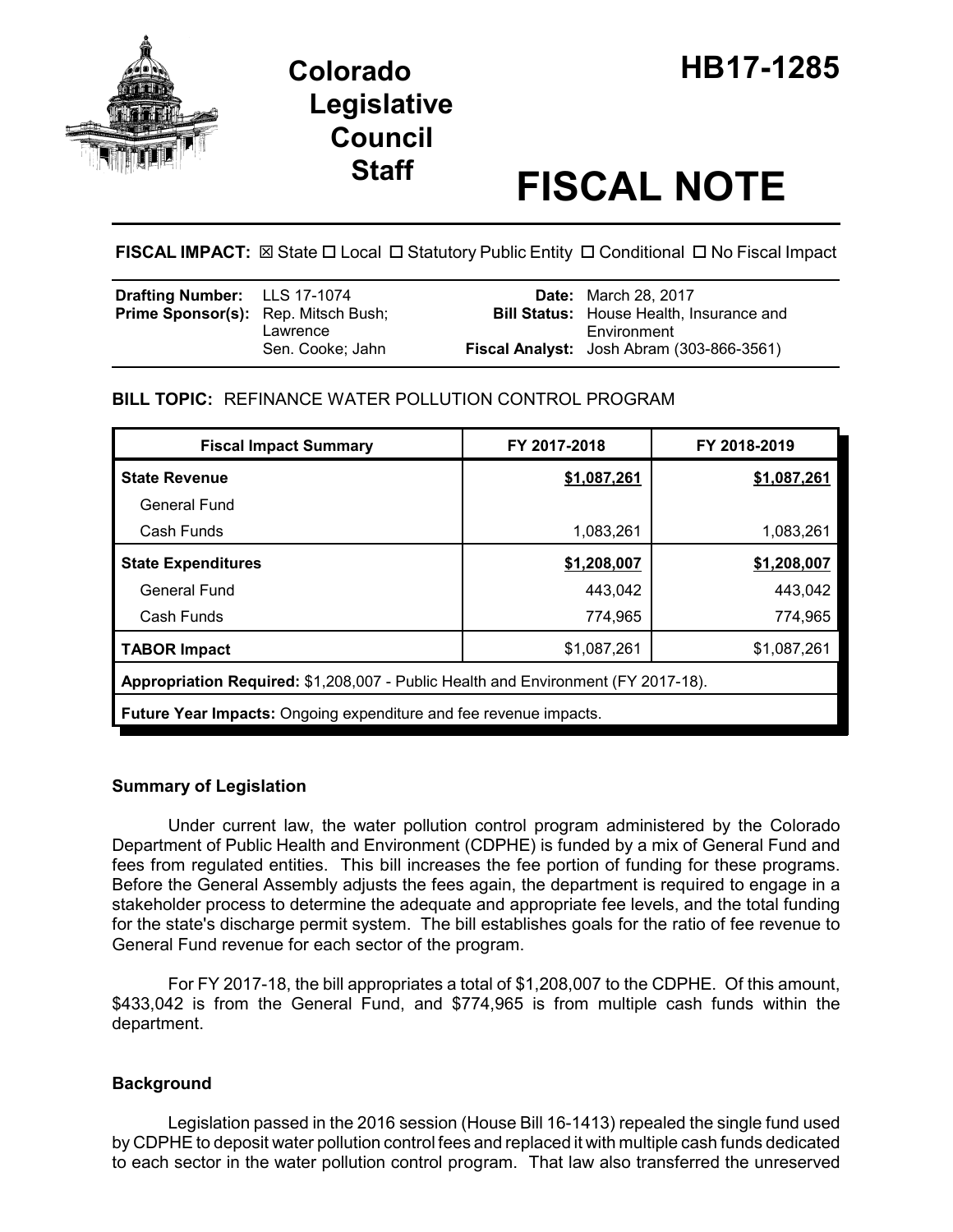Page 2

balance of \$1,208,007 from the Water Quality Improvement fund to the General Fund. For FY 2016-17, the transferred balance was appropriated back to the separate cash funds in amounts calculated to support each sector. That appropriation was intended as a one-time General Fund transfer to support the program due to insufficient fee revenue. The CDPHE was required to conduct a stakeholder process regarding fee setting and report to the Joint Budget Committee (JBC) prior to the 2017 legislative session.

The additional appropriations contained in this bill will allow the department to maintain water quality control operations at current levels. The funding addresses a revenue shortfall. Without this additional funding, the department estimates it will be unable to maintain current levels of operation through FY 2017-18 and beyond. If this occurs, the estimated reduction in fee revenue and expenditures is equivalent to the appropriation contained in the bill, \$1,208,007, and a corresponding reduction of approximately 9.5 FTE.

#### **State Revenue**

*For FY 2017-18 and FY 2018-19, the bill increases cash funds revenue from fees by \$1,087,261 per year.* Fees are increased for multiple permitting functions across several sectors of the clean water program. Table 1 estimates the percentage and dollar increase for the sectors with fee increases for the next two fiscal years.

| Table 1. Fee Revenue Under HB 17-1285 FY 2017-18 and FY 2018-19 |                                      |                                                     |  |  |  |  |
|-----------------------------------------------------------------|--------------------------------------|-----------------------------------------------------|--|--|--|--|
| <b>Clean Water Sector</b>                                       | <b>Total Percent</b><br>Fee Increase | <b>Annual Dollar</b><br><b>Amount Fee Increase*</b> |  |  |  |  |
| Commerce and Industry                                           | 61%                                  | \$602,129                                           |  |  |  |  |
| Construction                                                    | $0\%$                                |                                                     |  |  |  |  |
| <b>Municipal Storm Sewer</b>                                    | 30%                                  | 42,923                                              |  |  |  |  |
| Pesticides                                                      | 2%                                   | 213                                                 |  |  |  |  |
| <b>Public and Private Utilities</b>                             | 22%                                  | 437,996                                             |  |  |  |  |
| <b>Water Quality Certification</b>                              | 2%                                   | 4,000                                               |  |  |  |  |
| <b>TOTAL</b>                                                    |                                      | \$1,087,261                                         |  |  |  |  |

*Fee calculations are estimated with incomplete information contained in the CDPHE's FY 2017-18 budget request. This table will be updated as complete information is obtained.*

#### **TABOR Impact**

This bill increases state cash fund revenue from fees, which will increase the amount of money required to be refunded under TABOR for FY 2017-18 and FY 2018-19. TABOR refunds are paid out of the General Fund. TABOR refund obligations are not expected for FY 2016-17.

Since the bill increases the TABOR refund obligation without a corresponding change in General Fund revenue, the amount of money available in the General Fund for the budget will decrease by an identical amount.